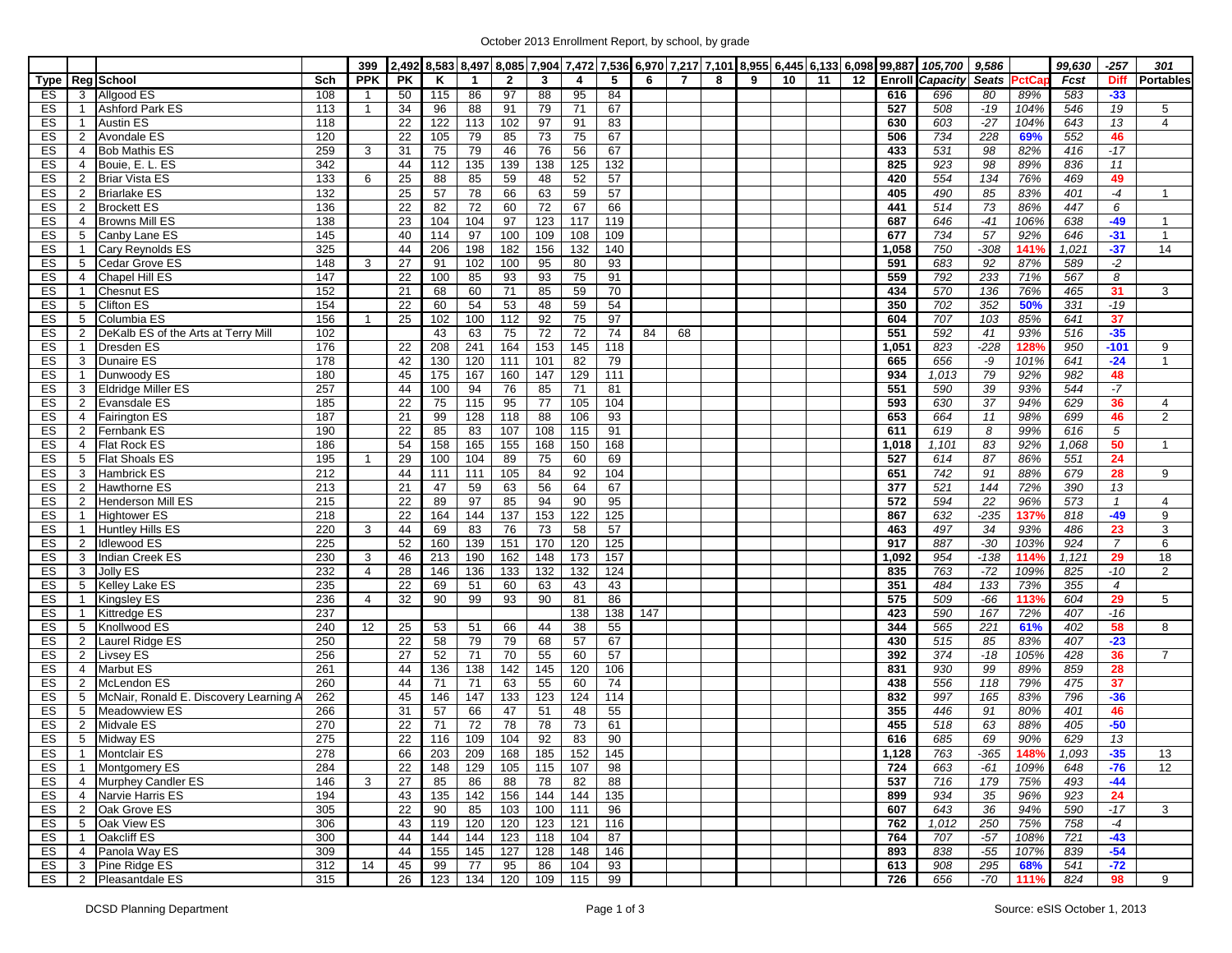| 167<br>ES<br><b>Princeton ES</b><br>345<br>22<br>139<br>153<br>147<br>145<br>171<br>944<br>1,078<br>134<br>88%<br>903<br>$-41$<br>3<br>332<br>472<br>$-20$<br><b>Rainbow ES</b><br>22<br>94<br>63<br>64<br>78<br>680<br>208<br>69%<br>452<br>ES<br>83<br>68<br>$\overline{4}$<br>320<br>22<br>85<br>88<br>77<br>70<br>98<br>509<br>855<br>346<br>60%<br>547<br>38<br>ES<br>3<br>Redan ES<br>69<br>22<br>88<br>$\overline{75}$<br>$-23$<br><b>Robert Shaw ES</b><br>370<br>68<br>94<br>84<br>63<br>483<br>558<br>87%<br>ES<br>64<br>460<br>2<br>340<br>26<br>75<br>76<br>80<br>83<br>75<br>79<br>496<br>659<br>163<br>75%<br>480<br>$-16$<br>ES<br>Rock Chapel ES<br>$\overline{2}$<br>3<br>56<br>170<br>36<br>Rockbridge ES<br>344<br>22<br>76<br>70<br>58<br>89<br>442<br>612<br>72%<br>478<br>ES<br>71<br>3<br>24<br>85<br>77<br>102%<br>ES<br>348<br>88<br>109<br>91<br>83<br>557<br>547<br>$-10$<br>580<br>23<br>5<br><b>Rowland ES</b><br>2<br>Sagamore Hills ES<br>350<br>34<br>72<br>64<br>70<br>66<br>438<br>463<br>25<br>95%<br>6<br>5<br>ES<br>72<br>60<br>444<br>2<br>362<br>22<br>99<br>$\frac{1}{771}$<br>120<br>$\overline{c}$<br>ES<br>Shadow Rock ES<br>103<br>103<br>105<br>105<br>114<br>651<br>84%<br>653<br>3<br>565<br>$-68$<br>Smoke Rise ES<br>398<br>27<br>96<br>76<br>76<br>80<br>505<br>60<br>89%<br>437<br>ES<br>2<br>82<br>68<br>Snapfinger ES<br>400<br>40<br>142<br>123<br>125<br>131<br>114<br>97<br>772<br>884<br>112<br>87%<br>800<br>28<br>ES<br>5<br>97<br>743<br>159<br>Stone Mill ES<br>415<br>43<br>96<br>87<br>70<br>85<br>584<br>79%<br>613<br>29<br>ES<br>106<br>3<br>6<br>420<br>98<br>$-7$<br>$-33$<br>ES<br>Stone Mountain ES<br>22<br>127<br>107<br>77<br>87<br>87<br>605<br>598<br>101%<br>572<br>3<br>$\overline{59}$<br>425<br>29<br>129<br>136<br>128<br>119<br>108<br>774<br>833<br>93%<br>824<br>50<br>ES<br><b>Stoneview ES</b><br>125<br>2<br>$\overline{4}$<br>465<br>22<br>62<br>428<br>$\overline{117}$<br>79%<br>394<br>$-34$<br>ES<br>5<br>Toney ES<br>81<br>72<br>63<br>64<br>64<br>545<br>Vanderlyn ES<br>484<br>22<br>147<br>129<br>135<br>777<br>560<br>$-217$<br>139%<br>780<br>3<br>ES<br>131<br>118<br>95<br>4<br>$\mathbf{1}$<br>139<br>479<br>28%<br>$\overline{19}$<br><b>Wadsworth ES</b><br>55<br>187<br>666<br>206<br>ES<br>5<br>28<br>104<br>492<br>$-2$<br><b>Woodridge ES</b><br>86<br>87<br>79<br>558<br>518<br>$-40$<br>108%<br>556<br>ES<br>30<br>94<br>85<br>97<br>3<br>$\overline{4}$<br>$-73$<br>ES<br><b>Woodward ES</b><br>496<br>66<br>200<br>175<br>160<br>163<br>135<br>824<br>$-188$<br>123%<br>939<br>113<br>1,012<br>6<br>-1<br>498<br>980<br>156<br>879<br>55<br>ES<br>Wynbrooke ES<br>22<br>117<br>136<br>142<br>127<br>146<br>824<br>84%<br>3<br>134<br>Bethune, Mary McLeod MS<br>584<br>942<br>1,335<br>393<br>71%<br>867<br>$-75$<br>MS<br>5<br>298<br>312<br>332<br>$-29$<br><b>Cedar Grove MS</b><br>518<br>289<br>290<br>306<br>885<br>531<br>63%<br>856<br>МS<br>5<br>1,416<br>221<br>79%<br><b>Chamblee MS</b><br>521<br>205<br>307<br>344<br>856<br>1,077<br>883<br>27<br>MS<br>$\mathbf{1}$<br><b>Champion MS</b><br>582<br>287<br>278<br>762<br>$-69$<br>109%<br>823<br>-8<br>MS<br>3<br>266<br>831<br>78%<br>Chapel Hill MS<br>523<br>227<br>313<br>341<br>881<br>1,128<br>247<br>937<br>56<br>ΜS<br>$\overline{4}$<br>Columbia MS<br>526<br>301<br>350<br>365<br>385<br>73%<br>132<br>МS<br>5<br>1,016<br>1,401<br>1,148<br><b>Druid Hills MS</b><br>573<br>341<br>330<br>303<br>1,206<br>232<br>81%<br>944<br>$-30$<br>MS<br>2<br>974<br>$-25$<br>Freedom MS<br>524<br>380<br>385<br>356<br>1,329<br>208<br>84%<br>1,096<br>MS<br>3<br>1,121<br>549<br>529<br>528<br>469<br>1,170<br>$-356$<br>130%<br>1,655<br>129<br>MS<br>2<br><b>Henderson MS</b><br>1,526<br>17<br><b>Lithonia MS</b><br>558<br>367<br>435<br>375<br>1,326<br>149<br>89%<br>$-23$<br>MS<br>1,177<br>1,154<br>$\overline{4}$<br>750<br>McNair, Ronald E. MS<br>544<br>239<br>248<br>224<br>1,461<br>49%<br>726<br>15<br>MS<br>5<br>711<br>Miller Grove MS<br>568<br>298<br>341<br>957<br>204<br>82%<br>961<br>$\overline{4}$<br>MS<br>$\overline{4}$<br>318<br>1,161<br>Peachtree Charter MS<br>565<br>495<br>405<br>478<br>1,378<br>1,212<br>$-166$<br>114%<br>1,379<br>МS<br>$\mathbf{1}$<br>$\overline{4}$<br>$\overline{1}$<br>Redan MS<br>566<br>271<br>281<br>289<br>1,419<br>578<br>59%<br>843<br>$\overline{c}$<br>МS<br>3<br>841<br>$-15$<br>Salem MS<br>569<br>396<br>389<br>1,215<br>95%<br>1,135<br>MS<br>365<br>1,150<br>65<br>$\overline{4}$<br>$\mathbf{1}$<br>Sequoyah MS<br>570<br>433<br>429<br>385<br>1,247<br>$-89$<br>108%<br>$-83$<br>MS<br>1,158<br>1,164<br>$\overline{1}$<br>324<br>65%<br>Stephenson MS<br>579<br>309<br>336<br>969<br>1,482<br>513<br>958<br>$-11$<br>MS<br>3<br>Stone Mountain MS<br>581<br>311<br>974<br>1,581<br>607<br>62%<br>84<br>MS<br>3<br>314<br>349<br>1,058<br>99%<br><b>Tucker MS</b><br>592<br>360<br>467<br>420<br>1,247<br>1,254<br>$\overline{7}$<br>1,272<br>25<br>MS<br>2<br>$-38$<br>Arabia Mountain HS<br>503<br>1,363<br>1,586<br>223<br>86%<br>НS<br>447<br>310<br>304<br>302<br>1,325<br>$\overline{4}$<br>$-87$<br><b>Cedar Grove HS</b><br>519<br>203<br>1,014<br>1,163<br>149<br>87%<br>927<br>НS<br>5<br>371<br>231<br>209<br>H <sub>S</sub><br>593<br><b>Chamblee HS</b><br>522<br>392<br>326<br>277<br>306<br>1,301<br>$-708$<br>219%<br>1,264<br>$-37$<br>28<br>$\overline{1}$<br>HS<br>525<br>321<br>275<br>1,526<br>1,206<br>$-320$<br>12<br>13<br><b>Clarkston HS</b><br>584<br>346<br>127%<br>1,538<br>3<br>527<br>$-27$<br>HS<br>Columbia HS<br>432<br>273<br>286<br>244<br>1,235<br>1,208<br>102%<br>1,358<br>123<br>5<br>529<br>HS<br>295<br>238<br>208<br>1,166<br>1,169<br>3<br>100%<br>$-62$<br><b>Cross Keys HS</b><br>425<br>1,104<br>$\overline{1}$<br>HS<br>506<br>76<br>93<br>14<br>95%<br>DeKalb Early College Academy (DECA)<br>71<br>34<br>274<br>288<br>309<br>35<br>3<br>501<br>59<br>68<br>358<br>588<br>230<br>-9<br>HS<br>88<br>72<br>61%<br>349<br>DeKalb School of the Arts (DSA)<br>71<br>2<br>$\overline{HS}$<br>533<br>437<br>305<br>394<br>323<br>1,459<br>1,281<br>$-178$<br>114%<br>1,496<br>37<br>2<br>Druid Hills HS<br>HS<br>535<br>492 375 361 335 1,563<br>1,403<br>$-160$<br>1,577<br>$\overline{14}$<br>1 Dunwoody HS<br>111%<br>625<br>722<br>HS  <br>2 Elizabeth Andrews HS<br>128 199<br>395<br>971<br>249<br>74%<br>718<br>$-4$<br>555<br>487 452<br>31<br><b>HS</b><br>2 Lakeside HS<br>663<br>383 1,985<br>1,698<br>-287<br>117%<br>2,016<br><b>HS</b><br>4 Lithonia HS<br>559<br>517 291 251<br>263 1,322<br>1,254<br>-68<br>105%<br>1,386<br>64<br>574<br><b>HS</b><br>4 M.L. King, Jr., HS<br>372 301<br>357<br>1,572<br>1,328<br>$-244$<br>34<br>11<br>542<br>118%<br>1,606<br>HS<br>5 McNair, Ronald E. HS<br>595<br>196 170<br>337<br>169<br>872<br>619<br>58%<br>-9<br>1,491<br>863<br>564<br><b>HS</b><br>4 Miller Grove HS<br>354 348<br>364 1,539<br>6<br>473<br>1,601<br>62<br>96%<br>1,545<br>HS<br>3 Redan HS<br>567<br>257<br>$-26$<br>25<br>360<br>273<br>261 1,151<br>1,125<br>102%<br>1,176<br>3<br>576<br>311 278 332 1,324 1,235<br>19<br><b>HS</b><br>4 Southwest DeKalb HS<br>-89<br>107%<br>1,357<br>33 <sub>o</sub><br>403<br>HS 3 Stephenson HS<br>578<br>$-50$<br>494<br>362 365 343 1,564<br>1,992<br>428<br>79% 1,514 |  | Type   Reg School | Sch | PPK | PK | K | $\overline{\mathbf{1}}$ | $\overline{2}$ | 3 | 4 | 5 | 6 | 7 | 8 | 9 | 10 | 11 | 12 | <b>Enroll Capacity</b> | Seats PctCap | Fcst | Diff Portables |
|----------------------------------------------------------------------------------------------------------------------------------------------------------------------------------------------------------------------------------------------------------------------------------------------------------------------------------------------------------------------------------------------------------------------------------------------------------------------------------------------------------------------------------------------------------------------------------------------------------------------------------------------------------------------------------------------------------------------------------------------------------------------------------------------------------------------------------------------------------------------------------------------------------------------------------------------------------------------------------------------------------------------------------------------------------------------------------------------------------------------------------------------------------------------------------------------------------------------------------------------------------------------------------------------------------------------------------------------------------------------------------------------------------------------------------------------------------------------------------------------------------------------------------------------------------------------------------------------------------------------------------------------------------------------------------------------------------------------------------------------------------------------------------------------------------------------------------------------------------------------------------------------------------------------------------------------------------------------------------------------------------------------------------------------------------------------------------------------------------------------------------------------------------------------------------------------------------------------------------------------------------------------------------------------------------------------------------------------------------------------------------------------------------------------------------------------------------------------------------------------------------------------------------------------------------------------------------------------------------------------------------------------------------------------------------------------------------------------------------------------------------------------------------------------------------------------------------------------------------------------------------------------------------------------------------------------------------------------------------------------------------------------------------------------------------------------------------------------------------------------------------------------------------------------------------------------------------------------------------------------------------------------------------------------------------------------------------------------------------------------------------------------------------------------------------------------------------------------------------------------------------------------------------------------------------------------------------------------------------------------------------------------------------------------------------------------------------------------------------------------------------------------------------------------------------------------------------------------------------------------------------------------------------------------------------------------------------------------------------------------------------------------------------------------------------------------------------------------------------------------------------------------------------------------------------------------------------------------------------------------------------------------------------------------------------------------------------------------------------------------------------------------------------------------------------------------------------------------------------------------------------------------------------------------------------------------------------------------------------------------------------------------------------------------------------------------------------------------------------------------------------------------------------------------------------------------------------------------------------------------------------------------------------------------------------------------------------------------------------------------------------------------------------------------------------------------------------------------------------------------------------------------------------------------------------------------------------------------------------------------------------------------------------------------------------------------------------------------------------------------------------------------------------------------------------------------------------------------------------------------------------------------------------------------------------------------------------------------------------------------------------------------------------------------------------------------------------------------------------------------------------------------------------------------------------------------------------------------------------------------------------------------------------------------------------------------------------------------------------------------------------------------------------------------------------------------------------------------------------------------------------------------------------------------------------------------------------------------------------------------------------------------------------------------------------------------------------------------------------------------------------------------------------------------------------------------------------------------------------------------------------------------------------------------------------------------------------------------------------------------------------------------------------------------------------------------------------------------------------------------------------------------------------------------------------------------------------------------------------------------------------------------------------------------------------------------------------------------------------------------------------------------------------------------------------------------------------------------------------------------------------------------------------------------------------------------------------------------------------------------------------------------------------------------------------------------------------------------------|--|-------------------|-----|-----|----|---|-------------------------|----------------|---|---|---|---|---|---|---|----|----|----|------------------------|--------------|------|----------------|
|                                                                                                                                                                                                                                                                                                                                                                                                                                                                                                                                                                                                                                                                                                                                                                                                                                                                                                                                                                                                                                                                                                                                                                                                                                                                                                                                                                                                                                                                                                                                                                                                                                                                                                                                                                                                                                                                                                                                                                                                                                                                                                                                                                                                                                                                                                                                                                                                                                                                                                                                                                                                                                                                                                                                                                                                                                                                                                                                                                                                                                                                                                                                                                                                                                                                                                                                                                                                                                                                                                                                                                                                                                                                                                                                                                                                                                                                                                                                                                                                                                                                                                                                                                                                                                                                                                                                                                                                                                                                                                                                                                                                                                                                                                                                                                                                                                                                                                                                                                                                                                                                                                                                                                                                                                                                                                                                                                                                                                                                                                                                                                                                                                                                                                                                                                                                                                                                                                                                                                                                                                                                                                                                                                                                                                                                                                                                                                                                                                                                                                                                                                                                                                                                                                                                                                                                                                                                                                                                                                                                                                                                                                                                                                                                                                                                                                                                                    |  |                   |     |     |    |   |                         |                |   |   |   |   |   |   |   |    |    |    |                        |              |      |                |
|                                                                                                                                                                                                                                                                                                                                                                                                                                                                                                                                                                                                                                                                                                                                                                                                                                                                                                                                                                                                                                                                                                                                                                                                                                                                                                                                                                                                                                                                                                                                                                                                                                                                                                                                                                                                                                                                                                                                                                                                                                                                                                                                                                                                                                                                                                                                                                                                                                                                                                                                                                                                                                                                                                                                                                                                                                                                                                                                                                                                                                                                                                                                                                                                                                                                                                                                                                                                                                                                                                                                                                                                                                                                                                                                                                                                                                                                                                                                                                                                                                                                                                                                                                                                                                                                                                                                                                                                                                                                                                                                                                                                                                                                                                                                                                                                                                                                                                                                                                                                                                                                                                                                                                                                                                                                                                                                                                                                                                                                                                                                                                                                                                                                                                                                                                                                                                                                                                                                                                                                                                                                                                                                                                                                                                                                                                                                                                                                                                                                                                                                                                                                                                                                                                                                                                                                                                                                                                                                                                                                                                                                                                                                                                                                                                                                                                                                                    |  |                   |     |     |    |   |                         |                |   |   |   |   |   |   |   |    |    |    |                        |              |      |                |
|                                                                                                                                                                                                                                                                                                                                                                                                                                                                                                                                                                                                                                                                                                                                                                                                                                                                                                                                                                                                                                                                                                                                                                                                                                                                                                                                                                                                                                                                                                                                                                                                                                                                                                                                                                                                                                                                                                                                                                                                                                                                                                                                                                                                                                                                                                                                                                                                                                                                                                                                                                                                                                                                                                                                                                                                                                                                                                                                                                                                                                                                                                                                                                                                                                                                                                                                                                                                                                                                                                                                                                                                                                                                                                                                                                                                                                                                                                                                                                                                                                                                                                                                                                                                                                                                                                                                                                                                                                                                                                                                                                                                                                                                                                                                                                                                                                                                                                                                                                                                                                                                                                                                                                                                                                                                                                                                                                                                                                                                                                                                                                                                                                                                                                                                                                                                                                                                                                                                                                                                                                                                                                                                                                                                                                                                                                                                                                                                                                                                                                                                                                                                                                                                                                                                                                                                                                                                                                                                                                                                                                                                                                                                                                                                                                                                                                                                                    |  |                   |     |     |    |   |                         |                |   |   |   |   |   |   |   |    |    |    |                        |              |      |                |
|                                                                                                                                                                                                                                                                                                                                                                                                                                                                                                                                                                                                                                                                                                                                                                                                                                                                                                                                                                                                                                                                                                                                                                                                                                                                                                                                                                                                                                                                                                                                                                                                                                                                                                                                                                                                                                                                                                                                                                                                                                                                                                                                                                                                                                                                                                                                                                                                                                                                                                                                                                                                                                                                                                                                                                                                                                                                                                                                                                                                                                                                                                                                                                                                                                                                                                                                                                                                                                                                                                                                                                                                                                                                                                                                                                                                                                                                                                                                                                                                                                                                                                                                                                                                                                                                                                                                                                                                                                                                                                                                                                                                                                                                                                                                                                                                                                                                                                                                                                                                                                                                                                                                                                                                                                                                                                                                                                                                                                                                                                                                                                                                                                                                                                                                                                                                                                                                                                                                                                                                                                                                                                                                                                                                                                                                                                                                                                                                                                                                                                                                                                                                                                                                                                                                                                                                                                                                                                                                                                                                                                                                                                                                                                                                                                                                                                                                                    |  |                   |     |     |    |   |                         |                |   |   |   |   |   |   |   |    |    |    |                        |              |      |                |
|                                                                                                                                                                                                                                                                                                                                                                                                                                                                                                                                                                                                                                                                                                                                                                                                                                                                                                                                                                                                                                                                                                                                                                                                                                                                                                                                                                                                                                                                                                                                                                                                                                                                                                                                                                                                                                                                                                                                                                                                                                                                                                                                                                                                                                                                                                                                                                                                                                                                                                                                                                                                                                                                                                                                                                                                                                                                                                                                                                                                                                                                                                                                                                                                                                                                                                                                                                                                                                                                                                                                                                                                                                                                                                                                                                                                                                                                                                                                                                                                                                                                                                                                                                                                                                                                                                                                                                                                                                                                                                                                                                                                                                                                                                                                                                                                                                                                                                                                                                                                                                                                                                                                                                                                                                                                                                                                                                                                                                                                                                                                                                                                                                                                                                                                                                                                                                                                                                                                                                                                                                                                                                                                                                                                                                                                                                                                                                                                                                                                                                                                                                                                                                                                                                                                                                                                                                                                                                                                                                                                                                                                                                                                                                                                                                                                                                                                                    |  |                   |     |     |    |   |                         |                |   |   |   |   |   |   |   |    |    |    |                        |              |      |                |
|                                                                                                                                                                                                                                                                                                                                                                                                                                                                                                                                                                                                                                                                                                                                                                                                                                                                                                                                                                                                                                                                                                                                                                                                                                                                                                                                                                                                                                                                                                                                                                                                                                                                                                                                                                                                                                                                                                                                                                                                                                                                                                                                                                                                                                                                                                                                                                                                                                                                                                                                                                                                                                                                                                                                                                                                                                                                                                                                                                                                                                                                                                                                                                                                                                                                                                                                                                                                                                                                                                                                                                                                                                                                                                                                                                                                                                                                                                                                                                                                                                                                                                                                                                                                                                                                                                                                                                                                                                                                                                                                                                                                                                                                                                                                                                                                                                                                                                                                                                                                                                                                                                                                                                                                                                                                                                                                                                                                                                                                                                                                                                                                                                                                                                                                                                                                                                                                                                                                                                                                                                                                                                                                                                                                                                                                                                                                                                                                                                                                                                                                                                                                                                                                                                                                                                                                                                                                                                                                                                                                                                                                                                                                                                                                                                                                                                                                                    |  |                   |     |     |    |   |                         |                |   |   |   |   |   |   |   |    |    |    |                        |              |      |                |
|                                                                                                                                                                                                                                                                                                                                                                                                                                                                                                                                                                                                                                                                                                                                                                                                                                                                                                                                                                                                                                                                                                                                                                                                                                                                                                                                                                                                                                                                                                                                                                                                                                                                                                                                                                                                                                                                                                                                                                                                                                                                                                                                                                                                                                                                                                                                                                                                                                                                                                                                                                                                                                                                                                                                                                                                                                                                                                                                                                                                                                                                                                                                                                                                                                                                                                                                                                                                                                                                                                                                                                                                                                                                                                                                                                                                                                                                                                                                                                                                                                                                                                                                                                                                                                                                                                                                                                                                                                                                                                                                                                                                                                                                                                                                                                                                                                                                                                                                                                                                                                                                                                                                                                                                                                                                                                                                                                                                                                                                                                                                                                                                                                                                                                                                                                                                                                                                                                                                                                                                                                                                                                                                                                                                                                                                                                                                                                                                                                                                                                                                                                                                                                                                                                                                                                                                                                                                                                                                                                                                                                                                                                                                                                                                                                                                                                                                                    |  |                   |     |     |    |   |                         |                |   |   |   |   |   |   |   |    |    |    |                        |              |      |                |
|                                                                                                                                                                                                                                                                                                                                                                                                                                                                                                                                                                                                                                                                                                                                                                                                                                                                                                                                                                                                                                                                                                                                                                                                                                                                                                                                                                                                                                                                                                                                                                                                                                                                                                                                                                                                                                                                                                                                                                                                                                                                                                                                                                                                                                                                                                                                                                                                                                                                                                                                                                                                                                                                                                                                                                                                                                                                                                                                                                                                                                                                                                                                                                                                                                                                                                                                                                                                                                                                                                                                                                                                                                                                                                                                                                                                                                                                                                                                                                                                                                                                                                                                                                                                                                                                                                                                                                                                                                                                                                                                                                                                                                                                                                                                                                                                                                                                                                                                                                                                                                                                                                                                                                                                                                                                                                                                                                                                                                                                                                                                                                                                                                                                                                                                                                                                                                                                                                                                                                                                                                                                                                                                                                                                                                                                                                                                                                                                                                                                                                                                                                                                                                                                                                                                                                                                                                                                                                                                                                                                                                                                                                                                                                                                                                                                                                                                                    |  |                   |     |     |    |   |                         |                |   |   |   |   |   |   |   |    |    |    |                        |              |      |                |
|                                                                                                                                                                                                                                                                                                                                                                                                                                                                                                                                                                                                                                                                                                                                                                                                                                                                                                                                                                                                                                                                                                                                                                                                                                                                                                                                                                                                                                                                                                                                                                                                                                                                                                                                                                                                                                                                                                                                                                                                                                                                                                                                                                                                                                                                                                                                                                                                                                                                                                                                                                                                                                                                                                                                                                                                                                                                                                                                                                                                                                                                                                                                                                                                                                                                                                                                                                                                                                                                                                                                                                                                                                                                                                                                                                                                                                                                                                                                                                                                                                                                                                                                                                                                                                                                                                                                                                                                                                                                                                                                                                                                                                                                                                                                                                                                                                                                                                                                                                                                                                                                                                                                                                                                                                                                                                                                                                                                                                                                                                                                                                                                                                                                                                                                                                                                                                                                                                                                                                                                                                                                                                                                                                                                                                                                                                                                                                                                                                                                                                                                                                                                                                                                                                                                                                                                                                                                                                                                                                                                                                                                                                                                                                                                                                                                                                                                                    |  |                   |     |     |    |   |                         |                |   |   |   |   |   |   |   |    |    |    |                        |              |      |                |
|                                                                                                                                                                                                                                                                                                                                                                                                                                                                                                                                                                                                                                                                                                                                                                                                                                                                                                                                                                                                                                                                                                                                                                                                                                                                                                                                                                                                                                                                                                                                                                                                                                                                                                                                                                                                                                                                                                                                                                                                                                                                                                                                                                                                                                                                                                                                                                                                                                                                                                                                                                                                                                                                                                                                                                                                                                                                                                                                                                                                                                                                                                                                                                                                                                                                                                                                                                                                                                                                                                                                                                                                                                                                                                                                                                                                                                                                                                                                                                                                                                                                                                                                                                                                                                                                                                                                                                                                                                                                                                                                                                                                                                                                                                                                                                                                                                                                                                                                                                                                                                                                                                                                                                                                                                                                                                                                                                                                                                                                                                                                                                                                                                                                                                                                                                                                                                                                                                                                                                                                                                                                                                                                                                                                                                                                                                                                                                                                                                                                                                                                                                                                                                                                                                                                                                                                                                                                                                                                                                                                                                                                                                                                                                                                                                                                                                                                                    |  |                   |     |     |    |   |                         |                |   |   |   |   |   |   |   |    |    |    |                        |              |      |                |
|                                                                                                                                                                                                                                                                                                                                                                                                                                                                                                                                                                                                                                                                                                                                                                                                                                                                                                                                                                                                                                                                                                                                                                                                                                                                                                                                                                                                                                                                                                                                                                                                                                                                                                                                                                                                                                                                                                                                                                                                                                                                                                                                                                                                                                                                                                                                                                                                                                                                                                                                                                                                                                                                                                                                                                                                                                                                                                                                                                                                                                                                                                                                                                                                                                                                                                                                                                                                                                                                                                                                                                                                                                                                                                                                                                                                                                                                                                                                                                                                                                                                                                                                                                                                                                                                                                                                                                                                                                                                                                                                                                                                                                                                                                                                                                                                                                                                                                                                                                                                                                                                                                                                                                                                                                                                                                                                                                                                                                                                                                                                                                                                                                                                                                                                                                                                                                                                                                                                                                                                                                                                                                                                                                                                                                                                                                                                                                                                                                                                                                                                                                                                                                                                                                                                                                                                                                                                                                                                                                                                                                                                                                                                                                                                                                                                                                                                                    |  |                   |     |     |    |   |                         |                |   |   |   |   |   |   |   |    |    |    |                        |              |      |                |
|                                                                                                                                                                                                                                                                                                                                                                                                                                                                                                                                                                                                                                                                                                                                                                                                                                                                                                                                                                                                                                                                                                                                                                                                                                                                                                                                                                                                                                                                                                                                                                                                                                                                                                                                                                                                                                                                                                                                                                                                                                                                                                                                                                                                                                                                                                                                                                                                                                                                                                                                                                                                                                                                                                                                                                                                                                                                                                                                                                                                                                                                                                                                                                                                                                                                                                                                                                                                                                                                                                                                                                                                                                                                                                                                                                                                                                                                                                                                                                                                                                                                                                                                                                                                                                                                                                                                                                                                                                                                                                                                                                                                                                                                                                                                                                                                                                                                                                                                                                                                                                                                                                                                                                                                                                                                                                                                                                                                                                                                                                                                                                                                                                                                                                                                                                                                                                                                                                                                                                                                                                                                                                                                                                                                                                                                                                                                                                                                                                                                                                                                                                                                                                                                                                                                                                                                                                                                                                                                                                                                                                                                                                                                                                                                                                                                                                                                                    |  |                   |     |     |    |   |                         |                |   |   |   |   |   |   |   |    |    |    |                        |              |      |                |
|                                                                                                                                                                                                                                                                                                                                                                                                                                                                                                                                                                                                                                                                                                                                                                                                                                                                                                                                                                                                                                                                                                                                                                                                                                                                                                                                                                                                                                                                                                                                                                                                                                                                                                                                                                                                                                                                                                                                                                                                                                                                                                                                                                                                                                                                                                                                                                                                                                                                                                                                                                                                                                                                                                                                                                                                                                                                                                                                                                                                                                                                                                                                                                                                                                                                                                                                                                                                                                                                                                                                                                                                                                                                                                                                                                                                                                                                                                                                                                                                                                                                                                                                                                                                                                                                                                                                                                                                                                                                                                                                                                                                                                                                                                                                                                                                                                                                                                                                                                                                                                                                                                                                                                                                                                                                                                                                                                                                                                                                                                                                                                                                                                                                                                                                                                                                                                                                                                                                                                                                                                                                                                                                                                                                                                                                                                                                                                                                                                                                                                                                                                                                                                                                                                                                                                                                                                                                                                                                                                                                                                                                                                                                                                                                                                                                                                                                                    |  |                   |     |     |    |   |                         |                |   |   |   |   |   |   |   |    |    |    |                        |              |      |                |
|                                                                                                                                                                                                                                                                                                                                                                                                                                                                                                                                                                                                                                                                                                                                                                                                                                                                                                                                                                                                                                                                                                                                                                                                                                                                                                                                                                                                                                                                                                                                                                                                                                                                                                                                                                                                                                                                                                                                                                                                                                                                                                                                                                                                                                                                                                                                                                                                                                                                                                                                                                                                                                                                                                                                                                                                                                                                                                                                                                                                                                                                                                                                                                                                                                                                                                                                                                                                                                                                                                                                                                                                                                                                                                                                                                                                                                                                                                                                                                                                                                                                                                                                                                                                                                                                                                                                                                                                                                                                                                                                                                                                                                                                                                                                                                                                                                                                                                                                                                                                                                                                                                                                                                                                                                                                                                                                                                                                                                                                                                                                                                                                                                                                                                                                                                                                                                                                                                                                                                                                                                                                                                                                                                                                                                                                                                                                                                                                                                                                                                                                                                                                                                                                                                                                                                                                                                                                                                                                                                                                                                                                                                                                                                                                                                                                                                                                                    |  |                   |     |     |    |   |                         |                |   |   |   |   |   |   |   |    |    |    |                        |              |      |                |
|                                                                                                                                                                                                                                                                                                                                                                                                                                                                                                                                                                                                                                                                                                                                                                                                                                                                                                                                                                                                                                                                                                                                                                                                                                                                                                                                                                                                                                                                                                                                                                                                                                                                                                                                                                                                                                                                                                                                                                                                                                                                                                                                                                                                                                                                                                                                                                                                                                                                                                                                                                                                                                                                                                                                                                                                                                                                                                                                                                                                                                                                                                                                                                                                                                                                                                                                                                                                                                                                                                                                                                                                                                                                                                                                                                                                                                                                                                                                                                                                                                                                                                                                                                                                                                                                                                                                                                                                                                                                                                                                                                                                                                                                                                                                                                                                                                                                                                                                                                                                                                                                                                                                                                                                                                                                                                                                                                                                                                                                                                                                                                                                                                                                                                                                                                                                                                                                                                                                                                                                                                                                                                                                                                                                                                                                                                                                                                                                                                                                                                                                                                                                                                                                                                                                                                                                                                                                                                                                                                                                                                                                                                                                                                                                                                                                                                                                                    |  |                   |     |     |    |   |                         |                |   |   |   |   |   |   |   |    |    |    |                        |              |      |                |
|                                                                                                                                                                                                                                                                                                                                                                                                                                                                                                                                                                                                                                                                                                                                                                                                                                                                                                                                                                                                                                                                                                                                                                                                                                                                                                                                                                                                                                                                                                                                                                                                                                                                                                                                                                                                                                                                                                                                                                                                                                                                                                                                                                                                                                                                                                                                                                                                                                                                                                                                                                                                                                                                                                                                                                                                                                                                                                                                                                                                                                                                                                                                                                                                                                                                                                                                                                                                                                                                                                                                                                                                                                                                                                                                                                                                                                                                                                                                                                                                                                                                                                                                                                                                                                                                                                                                                                                                                                                                                                                                                                                                                                                                                                                                                                                                                                                                                                                                                                                                                                                                                                                                                                                                                                                                                                                                                                                                                                                                                                                                                                                                                                                                                                                                                                                                                                                                                                                                                                                                                                                                                                                                                                                                                                                                                                                                                                                                                                                                                                                                                                                                                                                                                                                                                                                                                                                                                                                                                                                                                                                                                                                                                                                                                                                                                                                                                    |  |                   |     |     |    |   |                         |                |   |   |   |   |   |   |   |    |    |    |                        |              |      |                |
|                                                                                                                                                                                                                                                                                                                                                                                                                                                                                                                                                                                                                                                                                                                                                                                                                                                                                                                                                                                                                                                                                                                                                                                                                                                                                                                                                                                                                                                                                                                                                                                                                                                                                                                                                                                                                                                                                                                                                                                                                                                                                                                                                                                                                                                                                                                                                                                                                                                                                                                                                                                                                                                                                                                                                                                                                                                                                                                                                                                                                                                                                                                                                                                                                                                                                                                                                                                                                                                                                                                                                                                                                                                                                                                                                                                                                                                                                                                                                                                                                                                                                                                                                                                                                                                                                                                                                                                                                                                                                                                                                                                                                                                                                                                                                                                                                                                                                                                                                                                                                                                                                                                                                                                                                                                                                                                                                                                                                                                                                                                                                                                                                                                                                                                                                                                                                                                                                                                                                                                                                                                                                                                                                                                                                                                                                                                                                                                                                                                                                                                                                                                                                                                                                                                                                                                                                                                                                                                                                                                                                                                                                                                                                                                                                                                                                                                                                    |  |                   |     |     |    |   |                         |                |   |   |   |   |   |   |   |    |    |    |                        |              |      |                |
|                                                                                                                                                                                                                                                                                                                                                                                                                                                                                                                                                                                                                                                                                                                                                                                                                                                                                                                                                                                                                                                                                                                                                                                                                                                                                                                                                                                                                                                                                                                                                                                                                                                                                                                                                                                                                                                                                                                                                                                                                                                                                                                                                                                                                                                                                                                                                                                                                                                                                                                                                                                                                                                                                                                                                                                                                                                                                                                                                                                                                                                                                                                                                                                                                                                                                                                                                                                                                                                                                                                                                                                                                                                                                                                                                                                                                                                                                                                                                                                                                                                                                                                                                                                                                                                                                                                                                                                                                                                                                                                                                                                                                                                                                                                                                                                                                                                                                                                                                                                                                                                                                                                                                                                                                                                                                                                                                                                                                                                                                                                                                                                                                                                                                                                                                                                                                                                                                                                                                                                                                                                                                                                                                                                                                                                                                                                                                                                                                                                                                                                                                                                                                                                                                                                                                                                                                                                                                                                                                                                                                                                                                                                                                                                                                                                                                                                                                    |  |                   |     |     |    |   |                         |                |   |   |   |   |   |   |   |    |    |    |                        |              |      |                |
|                                                                                                                                                                                                                                                                                                                                                                                                                                                                                                                                                                                                                                                                                                                                                                                                                                                                                                                                                                                                                                                                                                                                                                                                                                                                                                                                                                                                                                                                                                                                                                                                                                                                                                                                                                                                                                                                                                                                                                                                                                                                                                                                                                                                                                                                                                                                                                                                                                                                                                                                                                                                                                                                                                                                                                                                                                                                                                                                                                                                                                                                                                                                                                                                                                                                                                                                                                                                                                                                                                                                                                                                                                                                                                                                                                                                                                                                                                                                                                                                                                                                                                                                                                                                                                                                                                                                                                                                                                                                                                                                                                                                                                                                                                                                                                                                                                                                                                                                                                                                                                                                                                                                                                                                                                                                                                                                                                                                                                                                                                                                                                                                                                                                                                                                                                                                                                                                                                                                                                                                                                                                                                                                                                                                                                                                                                                                                                                                                                                                                                                                                                                                                                                                                                                                                                                                                                                                                                                                                                                                                                                                                                                                                                                                                                                                                                                                                    |  |                   |     |     |    |   |                         |                |   |   |   |   |   |   |   |    |    |    |                        |              |      |                |
|                                                                                                                                                                                                                                                                                                                                                                                                                                                                                                                                                                                                                                                                                                                                                                                                                                                                                                                                                                                                                                                                                                                                                                                                                                                                                                                                                                                                                                                                                                                                                                                                                                                                                                                                                                                                                                                                                                                                                                                                                                                                                                                                                                                                                                                                                                                                                                                                                                                                                                                                                                                                                                                                                                                                                                                                                                                                                                                                                                                                                                                                                                                                                                                                                                                                                                                                                                                                                                                                                                                                                                                                                                                                                                                                                                                                                                                                                                                                                                                                                                                                                                                                                                                                                                                                                                                                                                                                                                                                                                                                                                                                                                                                                                                                                                                                                                                                                                                                                                                                                                                                                                                                                                                                                                                                                                                                                                                                                                                                                                                                                                                                                                                                                                                                                                                                                                                                                                                                                                                                                                                                                                                                                                                                                                                                                                                                                                                                                                                                                                                                                                                                                                                                                                                                                                                                                                                                                                                                                                                                                                                                                                                                                                                                                                                                                                                                                    |  |                   |     |     |    |   |                         |                |   |   |   |   |   |   |   |    |    |    |                        |              |      |                |
|                                                                                                                                                                                                                                                                                                                                                                                                                                                                                                                                                                                                                                                                                                                                                                                                                                                                                                                                                                                                                                                                                                                                                                                                                                                                                                                                                                                                                                                                                                                                                                                                                                                                                                                                                                                                                                                                                                                                                                                                                                                                                                                                                                                                                                                                                                                                                                                                                                                                                                                                                                                                                                                                                                                                                                                                                                                                                                                                                                                                                                                                                                                                                                                                                                                                                                                                                                                                                                                                                                                                                                                                                                                                                                                                                                                                                                                                                                                                                                                                                                                                                                                                                                                                                                                                                                                                                                                                                                                                                                                                                                                                                                                                                                                                                                                                                                                                                                                                                                                                                                                                                                                                                                                                                                                                                                                                                                                                                                                                                                                                                                                                                                                                                                                                                                                                                                                                                                                                                                                                                                                                                                                                                                                                                                                                                                                                                                                                                                                                                                                                                                                                                                                                                                                                                                                                                                                                                                                                                                                                                                                                                                                                                                                                                                                                                                                                                    |  |                   |     |     |    |   |                         |                |   |   |   |   |   |   |   |    |    |    |                        |              |      |                |
|                                                                                                                                                                                                                                                                                                                                                                                                                                                                                                                                                                                                                                                                                                                                                                                                                                                                                                                                                                                                                                                                                                                                                                                                                                                                                                                                                                                                                                                                                                                                                                                                                                                                                                                                                                                                                                                                                                                                                                                                                                                                                                                                                                                                                                                                                                                                                                                                                                                                                                                                                                                                                                                                                                                                                                                                                                                                                                                                                                                                                                                                                                                                                                                                                                                                                                                                                                                                                                                                                                                                                                                                                                                                                                                                                                                                                                                                                                                                                                                                                                                                                                                                                                                                                                                                                                                                                                                                                                                                                                                                                                                                                                                                                                                                                                                                                                                                                                                                                                                                                                                                                                                                                                                                                                                                                                                                                                                                                                                                                                                                                                                                                                                                                                                                                                                                                                                                                                                                                                                                                                                                                                                                                                                                                                                                                                                                                                                                                                                                                                                                                                                                                                                                                                                                                                                                                                                                                                                                                                                                                                                                                                                                                                                                                                                                                                                                                    |  |                   |     |     |    |   |                         |                |   |   |   |   |   |   |   |    |    |    |                        |              |      |                |
|                                                                                                                                                                                                                                                                                                                                                                                                                                                                                                                                                                                                                                                                                                                                                                                                                                                                                                                                                                                                                                                                                                                                                                                                                                                                                                                                                                                                                                                                                                                                                                                                                                                                                                                                                                                                                                                                                                                                                                                                                                                                                                                                                                                                                                                                                                                                                                                                                                                                                                                                                                                                                                                                                                                                                                                                                                                                                                                                                                                                                                                                                                                                                                                                                                                                                                                                                                                                                                                                                                                                                                                                                                                                                                                                                                                                                                                                                                                                                                                                                                                                                                                                                                                                                                                                                                                                                                                                                                                                                                                                                                                                                                                                                                                                                                                                                                                                                                                                                                                                                                                                                                                                                                                                                                                                                                                                                                                                                                                                                                                                                                                                                                                                                                                                                                                                                                                                                                                                                                                                                                                                                                                                                                                                                                                                                                                                                                                                                                                                                                                                                                                                                                                                                                                                                                                                                                                                                                                                                                                                                                                                                                                                                                                                                                                                                                                                                    |  |                   |     |     |    |   |                         |                |   |   |   |   |   |   |   |    |    |    |                        |              |      |                |
|                                                                                                                                                                                                                                                                                                                                                                                                                                                                                                                                                                                                                                                                                                                                                                                                                                                                                                                                                                                                                                                                                                                                                                                                                                                                                                                                                                                                                                                                                                                                                                                                                                                                                                                                                                                                                                                                                                                                                                                                                                                                                                                                                                                                                                                                                                                                                                                                                                                                                                                                                                                                                                                                                                                                                                                                                                                                                                                                                                                                                                                                                                                                                                                                                                                                                                                                                                                                                                                                                                                                                                                                                                                                                                                                                                                                                                                                                                                                                                                                                                                                                                                                                                                                                                                                                                                                                                                                                                                                                                                                                                                                                                                                                                                                                                                                                                                                                                                                                                                                                                                                                                                                                                                                                                                                                                                                                                                                                                                                                                                                                                                                                                                                                                                                                                                                                                                                                                                                                                                                                                                                                                                                                                                                                                                                                                                                                                                                                                                                                                                                                                                                                                                                                                                                                                                                                                                                                                                                                                                                                                                                                                                                                                                                                                                                                                                                                    |  |                   |     |     |    |   |                         |                |   |   |   |   |   |   |   |    |    |    |                        |              |      |                |
|                                                                                                                                                                                                                                                                                                                                                                                                                                                                                                                                                                                                                                                                                                                                                                                                                                                                                                                                                                                                                                                                                                                                                                                                                                                                                                                                                                                                                                                                                                                                                                                                                                                                                                                                                                                                                                                                                                                                                                                                                                                                                                                                                                                                                                                                                                                                                                                                                                                                                                                                                                                                                                                                                                                                                                                                                                                                                                                                                                                                                                                                                                                                                                                                                                                                                                                                                                                                                                                                                                                                                                                                                                                                                                                                                                                                                                                                                                                                                                                                                                                                                                                                                                                                                                                                                                                                                                                                                                                                                                                                                                                                                                                                                                                                                                                                                                                                                                                                                                                                                                                                                                                                                                                                                                                                                                                                                                                                                                                                                                                                                                                                                                                                                                                                                                                                                                                                                                                                                                                                                                                                                                                                                                                                                                                                                                                                                                                                                                                                                                                                                                                                                                                                                                                                                                                                                                                                                                                                                                                                                                                                                                                                                                                                                                                                                                                                                    |  |                   |     |     |    |   |                         |                |   |   |   |   |   |   |   |    |    |    |                        |              |      |                |
|                                                                                                                                                                                                                                                                                                                                                                                                                                                                                                                                                                                                                                                                                                                                                                                                                                                                                                                                                                                                                                                                                                                                                                                                                                                                                                                                                                                                                                                                                                                                                                                                                                                                                                                                                                                                                                                                                                                                                                                                                                                                                                                                                                                                                                                                                                                                                                                                                                                                                                                                                                                                                                                                                                                                                                                                                                                                                                                                                                                                                                                                                                                                                                                                                                                                                                                                                                                                                                                                                                                                                                                                                                                                                                                                                                                                                                                                                                                                                                                                                                                                                                                                                                                                                                                                                                                                                                                                                                                                                                                                                                                                                                                                                                                                                                                                                                                                                                                                                                                                                                                                                                                                                                                                                                                                                                                                                                                                                                                                                                                                                                                                                                                                                                                                                                                                                                                                                                                                                                                                                                                                                                                                                                                                                                                                                                                                                                                                                                                                                                                                                                                                                                                                                                                                                                                                                                                                                                                                                                                                                                                                                                                                                                                                                                                                                                                                                    |  |                   |     |     |    |   |                         |                |   |   |   |   |   |   |   |    |    |    |                        |              |      |                |
|                                                                                                                                                                                                                                                                                                                                                                                                                                                                                                                                                                                                                                                                                                                                                                                                                                                                                                                                                                                                                                                                                                                                                                                                                                                                                                                                                                                                                                                                                                                                                                                                                                                                                                                                                                                                                                                                                                                                                                                                                                                                                                                                                                                                                                                                                                                                                                                                                                                                                                                                                                                                                                                                                                                                                                                                                                                                                                                                                                                                                                                                                                                                                                                                                                                                                                                                                                                                                                                                                                                                                                                                                                                                                                                                                                                                                                                                                                                                                                                                                                                                                                                                                                                                                                                                                                                                                                                                                                                                                                                                                                                                                                                                                                                                                                                                                                                                                                                                                                                                                                                                                                                                                                                                                                                                                                                                                                                                                                                                                                                                                                                                                                                                                                                                                                                                                                                                                                                                                                                                                                                                                                                                                                                                                                                                                                                                                                                                                                                                                                                                                                                                                                                                                                                                                                                                                                                                                                                                                                                                                                                                                                                                                                                                                                                                                                                                                    |  |                   |     |     |    |   |                         |                |   |   |   |   |   |   |   |    |    |    |                        |              |      |                |
|                                                                                                                                                                                                                                                                                                                                                                                                                                                                                                                                                                                                                                                                                                                                                                                                                                                                                                                                                                                                                                                                                                                                                                                                                                                                                                                                                                                                                                                                                                                                                                                                                                                                                                                                                                                                                                                                                                                                                                                                                                                                                                                                                                                                                                                                                                                                                                                                                                                                                                                                                                                                                                                                                                                                                                                                                                                                                                                                                                                                                                                                                                                                                                                                                                                                                                                                                                                                                                                                                                                                                                                                                                                                                                                                                                                                                                                                                                                                                                                                                                                                                                                                                                                                                                                                                                                                                                                                                                                                                                                                                                                                                                                                                                                                                                                                                                                                                                                                                                                                                                                                                                                                                                                                                                                                                                                                                                                                                                                                                                                                                                                                                                                                                                                                                                                                                                                                                                                                                                                                                                                                                                                                                                                                                                                                                                                                                                                                                                                                                                                                                                                                                                                                                                                                                                                                                                                                                                                                                                                                                                                                                                                                                                                                                                                                                                                                                    |  |                   |     |     |    |   |                         |                |   |   |   |   |   |   |   |    |    |    |                        |              |      |                |
|                                                                                                                                                                                                                                                                                                                                                                                                                                                                                                                                                                                                                                                                                                                                                                                                                                                                                                                                                                                                                                                                                                                                                                                                                                                                                                                                                                                                                                                                                                                                                                                                                                                                                                                                                                                                                                                                                                                                                                                                                                                                                                                                                                                                                                                                                                                                                                                                                                                                                                                                                                                                                                                                                                                                                                                                                                                                                                                                                                                                                                                                                                                                                                                                                                                                                                                                                                                                                                                                                                                                                                                                                                                                                                                                                                                                                                                                                                                                                                                                                                                                                                                                                                                                                                                                                                                                                                                                                                                                                                                                                                                                                                                                                                                                                                                                                                                                                                                                                                                                                                                                                                                                                                                                                                                                                                                                                                                                                                                                                                                                                                                                                                                                                                                                                                                                                                                                                                                                                                                                                                                                                                                                                                                                                                                                                                                                                                                                                                                                                                                                                                                                                                                                                                                                                                                                                                                                                                                                                                                                                                                                                                                                                                                                                                                                                                                                                    |  |                   |     |     |    |   |                         |                |   |   |   |   |   |   |   |    |    |    |                        |              |      |                |
|                                                                                                                                                                                                                                                                                                                                                                                                                                                                                                                                                                                                                                                                                                                                                                                                                                                                                                                                                                                                                                                                                                                                                                                                                                                                                                                                                                                                                                                                                                                                                                                                                                                                                                                                                                                                                                                                                                                                                                                                                                                                                                                                                                                                                                                                                                                                                                                                                                                                                                                                                                                                                                                                                                                                                                                                                                                                                                                                                                                                                                                                                                                                                                                                                                                                                                                                                                                                                                                                                                                                                                                                                                                                                                                                                                                                                                                                                                                                                                                                                                                                                                                                                                                                                                                                                                                                                                                                                                                                                                                                                                                                                                                                                                                                                                                                                                                                                                                                                                                                                                                                                                                                                                                                                                                                                                                                                                                                                                                                                                                                                                                                                                                                                                                                                                                                                                                                                                                                                                                                                                                                                                                                                                                                                                                                                                                                                                                                                                                                                                                                                                                                                                                                                                                                                                                                                                                                                                                                                                                                                                                                                                                                                                                                                                                                                                                                                    |  |                   |     |     |    |   |                         |                |   |   |   |   |   |   |   |    |    |    |                        |              |      |                |
|                                                                                                                                                                                                                                                                                                                                                                                                                                                                                                                                                                                                                                                                                                                                                                                                                                                                                                                                                                                                                                                                                                                                                                                                                                                                                                                                                                                                                                                                                                                                                                                                                                                                                                                                                                                                                                                                                                                                                                                                                                                                                                                                                                                                                                                                                                                                                                                                                                                                                                                                                                                                                                                                                                                                                                                                                                                                                                                                                                                                                                                                                                                                                                                                                                                                                                                                                                                                                                                                                                                                                                                                                                                                                                                                                                                                                                                                                                                                                                                                                                                                                                                                                                                                                                                                                                                                                                                                                                                                                                                                                                                                                                                                                                                                                                                                                                                                                                                                                                                                                                                                                                                                                                                                                                                                                                                                                                                                                                                                                                                                                                                                                                                                                                                                                                                                                                                                                                                                                                                                                                                                                                                                                                                                                                                                                                                                                                                                                                                                                                                                                                                                                                                                                                                                                                                                                                                                                                                                                                                                                                                                                                                                                                                                                                                                                                                                                    |  |                   |     |     |    |   |                         |                |   |   |   |   |   |   |   |    |    |    |                        |              |      |                |
|                                                                                                                                                                                                                                                                                                                                                                                                                                                                                                                                                                                                                                                                                                                                                                                                                                                                                                                                                                                                                                                                                                                                                                                                                                                                                                                                                                                                                                                                                                                                                                                                                                                                                                                                                                                                                                                                                                                                                                                                                                                                                                                                                                                                                                                                                                                                                                                                                                                                                                                                                                                                                                                                                                                                                                                                                                                                                                                                                                                                                                                                                                                                                                                                                                                                                                                                                                                                                                                                                                                                                                                                                                                                                                                                                                                                                                                                                                                                                                                                                                                                                                                                                                                                                                                                                                                                                                                                                                                                                                                                                                                                                                                                                                                                                                                                                                                                                                                                                                                                                                                                                                                                                                                                                                                                                                                                                                                                                                                                                                                                                                                                                                                                                                                                                                                                                                                                                                                                                                                                                                                                                                                                                                                                                                                                                                                                                                                                                                                                                                                                                                                                                                                                                                                                                                                                                                                                                                                                                                                                                                                                                                                                                                                                                                                                                                                                                    |  |                   |     |     |    |   |                         |                |   |   |   |   |   |   |   |    |    |    |                        |              |      |                |
|                                                                                                                                                                                                                                                                                                                                                                                                                                                                                                                                                                                                                                                                                                                                                                                                                                                                                                                                                                                                                                                                                                                                                                                                                                                                                                                                                                                                                                                                                                                                                                                                                                                                                                                                                                                                                                                                                                                                                                                                                                                                                                                                                                                                                                                                                                                                                                                                                                                                                                                                                                                                                                                                                                                                                                                                                                                                                                                                                                                                                                                                                                                                                                                                                                                                                                                                                                                                                                                                                                                                                                                                                                                                                                                                                                                                                                                                                                                                                                                                                                                                                                                                                                                                                                                                                                                                                                                                                                                                                                                                                                                                                                                                                                                                                                                                                                                                                                                                                                                                                                                                                                                                                                                                                                                                                                                                                                                                                                                                                                                                                                                                                                                                                                                                                                                                                                                                                                                                                                                                                                                                                                                                                                                                                                                                                                                                                                                                                                                                                                                                                                                                                                                                                                                                                                                                                                                                                                                                                                                                                                                                                                                                                                                                                                                                                                                                                    |  |                   |     |     |    |   |                         |                |   |   |   |   |   |   |   |    |    |    |                        |              |      |                |
|                                                                                                                                                                                                                                                                                                                                                                                                                                                                                                                                                                                                                                                                                                                                                                                                                                                                                                                                                                                                                                                                                                                                                                                                                                                                                                                                                                                                                                                                                                                                                                                                                                                                                                                                                                                                                                                                                                                                                                                                                                                                                                                                                                                                                                                                                                                                                                                                                                                                                                                                                                                                                                                                                                                                                                                                                                                                                                                                                                                                                                                                                                                                                                                                                                                                                                                                                                                                                                                                                                                                                                                                                                                                                                                                                                                                                                                                                                                                                                                                                                                                                                                                                                                                                                                                                                                                                                                                                                                                                                                                                                                                                                                                                                                                                                                                                                                                                                                                                                                                                                                                                                                                                                                                                                                                                                                                                                                                                                                                                                                                                                                                                                                                                                                                                                                                                                                                                                                                                                                                                                                                                                                                                                                                                                                                                                                                                                                                                                                                                                                                                                                                                                                                                                                                                                                                                                                                                                                                                                                                                                                                                                                                                                                                                                                                                                                                                    |  |                   |     |     |    |   |                         |                |   |   |   |   |   |   |   |    |    |    |                        |              |      |                |
|                                                                                                                                                                                                                                                                                                                                                                                                                                                                                                                                                                                                                                                                                                                                                                                                                                                                                                                                                                                                                                                                                                                                                                                                                                                                                                                                                                                                                                                                                                                                                                                                                                                                                                                                                                                                                                                                                                                                                                                                                                                                                                                                                                                                                                                                                                                                                                                                                                                                                                                                                                                                                                                                                                                                                                                                                                                                                                                                                                                                                                                                                                                                                                                                                                                                                                                                                                                                                                                                                                                                                                                                                                                                                                                                                                                                                                                                                                                                                                                                                                                                                                                                                                                                                                                                                                                                                                                                                                                                                                                                                                                                                                                                                                                                                                                                                                                                                                                                                                                                                                                                                                                                                                                                                                                                                                                                                                                                                                                                                                                                                                                                                                                                                                                                                                                                                                                                                                                                                                                                                                                                                                                                                                                                                                                                                                                                                                                                                                                                                                                                                                                                                                                                                                                                                                                                                                                                                                                                                                                                                                                                                                                                                                                                                                                                                                                                                    |  |                   |     |     |    |   |                         |                |   |   |   |   |   |   |   |    |    |    |                        |              |      |                |
|                                                                                                                                                                                                                                                                                                                                                                                                                                                                                                                                                                                                                                                                                                                                                                                                                                                                                                                                                                                                                                                                                                                                                                                                                                                                                                                                                                                                                                                                                                                                                                                                                                                                                                                                                                                                                                                                                                                                                                                                                                                                                                                                                                                                                                                                                                                                                                                                                                                                                                                                                                                                                                                                                                                                                                                                                                                                                                                                                                                                                                                                                                                                                                                                                                                                                                                                                                                                                                                                                                                                                                                                                                                                                                                                                                                                                                                                                                                                                                                                                                                                                                                                                                                                                                                                                                                                                                                                                                                                                                                                                                                                                                                                                                                                                                                                                                                                                                                                                                                                                                                                                                                                                                                                                                                                                                                                                                                                                                                                                                                                                                                                                                                                                                                                                                                                                                                                                                                                                                                                                                                                                                                                                                                                                                                                                                                                                                                                                                                                                                                                                                                                                                                                                                                                                                                                                                                                                                                                                                                                                                                                                                                                                                                                                                                                                                                                                    |  |                   |     |     |    |   |                         |                |   |   |   |   |   |   |   |    |    |    |                        |              |      |                |
|                                                                                                                                                                                                                                                                                                                                                                                                                                                                                                                                                                                                                                                                                                                                                                                                                                                                                                                                                                                                                                                                                                                                                                                                                                                                                                                                                                                                                                                                                                                                                                                                                                                                                                                                                                                                                                                                                                                                                                                                                                                                                                                                                                                                                                                                                                                                                                                                                                                                                                                                                                                                                                                                                                                                                                                                                                                                                                                                                                                                                                                                                                                                                                                                                                                                                                                                                                                                                                                                                                                                                                                                                                                                                                                                                                                                                                                                                                                                                                                                                                                                                                                                                                                                                                                                                                                                                                                                                                                                                                                                                                                                                                                                                                                                                                                                                                                                                                                                                                                                                                                                                                                                                                                                                                                                                                                                                                                                                                                                                                                                                                                                                                                                                                                                                                                                                                                                                                                                                                                                                                                                                                                                                                                                                                                                                                                                                                                                                                                                                                                                                                                                                                                                                                                                                                                                                                                                                                                                                                                                                                                                                                                                                                                                                                                                                                                                                    |  |                   |     |     |    |   |                         |                |   |   |   |   |   |   |   |    |    |    |                        |              |      |                |
|                                                                                                                                                                                                                                                                                                                                                                                                                                                                                                                                                                                                                                                                                                                                                                                                                                                                                                                                                                                                                                                                                                                                                                                                                                                                                                                                                                                                                                                                                                                                                                                                                                                                                                                                                                                                                                                                                                                                                                                                                                                                                                                                                                                                                                                                                                                                                                                                                                                                                                                                                                                                                                                                                                                                                                                                                                                                                                                                                                                                                                                                                                                                                                                                                                                                                                                                                                                                                                                                                                                                                                                                                                                                                                                                                                                                                                                                                                                                                                                                                                                                                                                                                                                                                                                                                                                                                                                                                                                                                                                                                                                                                                                                                                                                                                                                                                                                                                                                                                                                                                                                                                                                                                                                                                                                                                                                                                                                                                                                                                                                                                                                                                                                                                                                                                                                                                                                                                                                                                                                                                                                                                                                                                                                                                                                                                                                                                                                                                                                                                                                                                                                                                                                                                                                                                                                                                                                                                                                                                                                                                                                                                                                                                                                                                                                                                                                                    |  |                   |     |     |    |   |                         |                |   |   |   |   |   |   |   |    |    |    |                        |              |      |                |
|                                                                                                                                                                                                                                                                                                                                                                                                                                                                                                                                                                                                                                                                                                                                                                                                                                                                                                                                                                                                                                                                                                                                                                                                                                                                                                                                                                                                                                                                                                                                                                                                                                                                                                                                                                                                                                                                                                                                                                                                                                                                                                                                                                                                                                                                                                                                                                                                                                                                                                                                                                                                                                                                                                                                                                                                                                                                                                                                                                                                                                                                                                                                                                                                                                                                                                                                                                                                                                                                                                                                                                                                                                                                                                                                                                                                                                                                                                                                                                                                                                                                                                                                                                                                                                                                                                                                                                                                                                                                                                                                                                                                                                                                                                                                                                                                                                                                                                                                                                                                                                                                                                                                                                                                                                                                                                                                                                                                                                                                                                                                                                                                                                                                                                                                                                                                                                                                                                                                                                                                                                                                                                                                                                                                                                                                                                                                                                                                                                                                                                                                                                                                                                                                                                                                                                                                                                                                                                                                                                                                                                                                                                                                                                                                                                                                                                                                                    |  |                   |     |     |    |   |                         |                |   |   |   |   |   |   |   |    |    |    |                        |              |      |                |
|                                                                                                                                                                                                                                                                                                                                                                                                                                                                                                                                                                                                                                                                                                                                                                                                                                                                                                                                                                                                                                                                                                                                                                                                                                                                                                                                                                                                                                                                                                                                                                                                                                                                                                                                                                                                                                                                                                                                                                                                                                                                                                                                                                                                                                                                                                                                                                                                                                                                                                                                                                                                                                                                                                                                                                                                                                                                                                                                                                                                                                                                                                                                                                                                                                                                                                                                                                                                                                                                                                                                                                                                                                                                                                                                                                                                                                                                                                                                                                                                                                                                                                                                                                                                                                                                                                                                                                                                                                                                                                                                                                                                                                                                                                                                                                                                                                                                                                                                                                                                                                                                                                                                                                                                                                                                                                                                                                                                                                                                                                                                                                                                                                                                                                                                                                                                                                                                                                                                                                                                                                                                                                                                                                                                                                                                                                                                                                                                                                                                                                                                                                                                                                                                                                                                                                                                                                                                                                                                                                                                                                                                                                                                                                                                                                                                                                                                                    |  |                   |     |     |    |   |                         |                |   |   |   |   |   |   |   |    |    |    |                        |              |      |                |
|                                                                                                                                                                                                                                                                                                                                                                                                                                                                                                                                                                                                                                                                                                                                                                                                                                                                                                                                                                                                                                                                                                                                                                                                                                                                                                                                                                                                                                                                                                                                                                                                                                                                                                                                                                                                                                                                                                                                                                                                                                                                                                                                                                                                                                                                                                                                                                                                                                                                                                                                                                                                                                                                                                                                                                                                                                                                                                                                                                                                                                                                                                                                                                                                                                                                                                                                                                                                                                                                                                                                                                                                                                                                                                                                                                                                                                                                                                                                                                                                                                                                                                                                                                                                                                                                                                                                                                                                                                                                                                                                                                                                                                                                                                                                                                                                                                                                                                                                                                                                                                                                                                                                                                                                                                                                                                                                                                                                                                                                                                                                                                                                                                                                                                                                                                                                                                                                                                                                                                                                                                                                                                                                                                                                                                                                                                                                                                                                                                                                                                                                                                                                                                                                                                                                                                                                                                                                                                                                                                                                                                                                                                                                                                                                                                                                                                                                                    |  |                   |     |     |    |   |                         |                |   |   |   |   |   |   |   |    |    |    |                        |              |      |                |
|                                                                                                                                                                                                                                                                                                                                                                                                                                                                                                                                                                                                                                                                                                                                                                                                                                                                                                                                                                                                                                                                                                                                                                                                                                                                                                                                                                                                                                                                                                                                                                                                                                                                                                                                                                                                                                                                                                                                                                                                                                                                                                                                                                                                                                                                                                                                                                                                                                                                                                                                                                                                                                                                                                                                                                                                                                                                                                                                                                                                                                                                                                                                                                                                                                                                                                                                                                                                                                                                                                                                                                                                                                                                                                                                                                                                                                                                                                                                                                                                                                                                                                                                                                                                                                                                                                                                                                                                                                                                                                                                                                                                                                                                                                                                                                                                                                                                                                                                                                                                                                                                                                                                                                                                                                                                                                                                                                                                                                                                                                                                                                                                                                                                                                                                                                                                                                                                                                                                                                                                                                                                                                                                                                                                                                                                                                                                                                                                                                                                                                                                                                                                                                                                                                                                                                                                                                                                                                                                                                                                                                                                                                                                                                                                                                                                                                                                                    |  |                   |     |     |    |   |                         |                |   |   |   |   |   |   |   |    |    |    |                        |              |      |                |
|                                                                                                                                                                                                                                                                                                                                                                                                                                                                                                                                                                                                                                                                                                                                                                                                                                                                                                                                                                                                                                                                                                                                                                                                                                                                                                                                                                                                                                                                                                                                                                                                                                                                                                                                                                                                                                                                                                                                                                                                                                                                                                                                                                                                                                                                                                                                                                                                                                                                                                                                                                                                                                                                                                                                                                                                                                                                                                                                                                                                                                                                                                                                                                                                                                                                                                                                                                                                                                                                                                                                                                                                                                                                                                                                                                                                                                                                                                                                                                                                                                                                                                                                                                                                                                                                                                                                                                                                                                                                                                                                                                                                                                                                                                                                                                                                                                                                                                                                                                                                                                                                                                                                                                                                                                                                                                                                                                                                                                                                                                                                                                                                                                                                                                                                                                                                                                                                                                                                                                                                                                                                                                                                                                                                                                                                                                                                                                                                                                                                                                                                                                                                                                                                                                                                                                                                                                                                                                                                                                                                                                                                                                                                                                                                                                                                                                                                                    |  |                   |     |     |    |   |                         |                |   |   |   |   |   |   |   |    |    |    |                        |              |      |                |
|                                                                                                                                                                                                                                                                                                                                                                                                                                                                                                                                                                                                                                                                                                                                                                                                                                                                                                                                                                                                                                                                                                                                                                                                                                                                                                                                                                                                                                                                                                                                                                                                                                                                                                                                                                                                                                                                                                                                                                                                                                                                                                                                                                                                                                                                                                                                                                                                                                                                                                                                                                                                                                                                                                                                                                                                                                                                                                                                                                                                                                                                                                                                                                                                                                                                                                                                                                                                                                                                                                                                                                                                                                                                                                                                                                                                                                                                                                                                                                                                                                                                                                                                                                                                                                                                                                                                                                                                                                                                                                                                                                                                                                                                                                                                                                                                                                                                                                                                                                                                                                                                                                                                                                                                                                                                                                                                                                                                                                                                                                                                                                                                                                                                                                                                                                                                                                                                                                                                                                                                                                                                                                                                                                                                                                                                                                                                                                                                                                                                                                                                                                                                                                                                                                                                                                                                                                                                                                                                                                                                                                                                                                                                                                                                                                                                                                                                                    |  |                   |     |     |    |   |                         |                |   |   |   |   |   |   |   |    |    |    |                        |              |      |                |
|                                                                                                                                                                                                                                                                                                                                                                                                                                                                                                                                                                                                                                                                                                                                                                                                                                                                                                                                                                                                                                                                                                                                                                                                                                                                                                                                                                                                                                                                                                                                                                                                                                                                                                                                                                                                                                                                                                                                                                                                                                                                                                                                                                                                                                                                                                                                                                                                                                                                                                                                                                                                                                                                                                                                                                                                                                                                                                                                                                                                                                                                                                                                                                                                                                                                                                                                                                                                                                                                                                                                                                                                                                                                                                                                                                                                                                                                                                                                                                                                                                                                                                                                                                                                                                                                                                                                                                                                                                                                                                                                                                                                                                                                                                                                                                                                                                                                                                                                                                                                                                                                                                                                                                                                                                                                                                                                                                                                                                                                                                                                                                                                                                                                                                                                                                                                                                                                                                                                                                                                                                                                                                                                                                                                                                                                                                                                                                                                                                                                                                                                                                                                                                                                                                                                                                                                                                                                                                                                                                                                                                                                                                                                                                                                                                                                                                                                                    |  |                   |     |     |    |   |                         |                |   |   |   |   |   |   |   |    |    |    |                        |              |      |                |
|                                                                                                                                                                                                                                                                                                                                                                                                                                                                                                                                                                                                                                                                                                                                                                                                                                                                                                                                                                                                                                                                                                                                                                                                                                                                                                                                                                                                                                                                                                                                                                                                                                                                                                                                                                                                                                                                                                                                                                                                                                                                                                                                                                                                                                                                                                                                                                                                                                                                                                                                                                                                                                                                                                                                                                                                                                                                                                                                                                                                                                                                                                                                                                                                                                                                                                                                                                                                                                                                                                                                                                                                                                                                                                                                                                                                                                                                                                                                                                                                                                                                                                                                                                                                                                                                                                                                                                                                                                                                                                                                                                                                                                                                                                                                                                                                                                                                                                                                                                                                                                                                                                                                                                                                                                                                                                                                                                                                                                                                                                                                                                                                                                                                                                                                                                                                                                                                                                                                                                                                                                                                                                                                                                                                                                                                                                                                                                                                                                                                                                                                                                                                                                                                                                                                                                                                                                                                                                                                                                                                                                                                                                                                                                                                                                                                                                                                                    |  |                   |     |     |    |   |                         |                |   |   |   |   |   |   |   |    |    |    |                        |              |      |                |
|                                                                                                                                                                                                                                                                                                                                                                                                                                                                                                                                                                                                                                                                                                                                                                                                                                                                                                                                                                                                                                                                                                                                                                                                                                                                                                                                                                                                                                                                                                                                                                                                                                                                                                                                                                                                                                                                                                                                                                                                                                                                                                                                                                                                                                                                                                                                                                                                                                                                                                                                                                                                                                                                                                                                                                                                                                                                                                                                                                                                                                                                                                                                                                                                                                                                                                                                                                                                                                                                                                                                                                                                                                                                                                                                                                                                                                                                                                                                                                                                                                                                                                                                                                                                                                                                                                                                                                                                                                                                                                                                                                                                                                                                                                                                                                                                                                                                                                                                                                                                                                                                                                                                                                                                                                                                                                                                                                                                                                                                                                                                                                                                                                                                                                                                                                                                                                                                                                                                                                                                                                                                                                                                                                                                                                                                                                                                                                                                                                                                                                                                                                                                                                                                                                                                                                                                                                                                                                                                                                                                                                                                                                                                                                                                                                                                                                                                                    |  |                   |     |     |    |   |                         |                |   |   |   |   |   |   |   |    |    |    |                        |              |      |                |
|                                                                                                                                                                                                                                                                                                                                                                                                                                                                                                                                                                                                                                                                                                                                                                                                                                                                                                                                                                                                                                                                                                                                                                                                                                                                                                                                                                                                                                                                                                                                                                                                                                                                                                                                                                                                                                                                                                                                                                                                                                                                                                                                                                                                                                                                                                                                                                                                                                                                                                                                                                                                                                                                                                                                                                                                                                                                                                                                                                                                                                                                                                                                                                                                                                                                                                                                                                                                                                                                                                                                                                                                                                                                                                                                                                                                                                                                                                                                                                                                                                                                                                                                                                                                                                                                                                                                                                                                                                                                                                                                                                                                                                                                                                                                                                                                                                                                                                                                                                                                                                                                                                                                                                                                                                                                                                                                                                                                                                                                                                                                                                                                                                                                                                                                                                                                                                                                                                                                                                                                                                                                                                                                                                                                                                                                                                                                                                                                                                                                                                                                                                                                                                                                                                                                                                                                                                                                                                                                                                                                                                                                                                                                                                                                                                                                                                                                                    |  |                   |     |     |    |   |                         |                |   |   |   |   |   |   |   |    |    |    |                        |              |      |                |
|                                                                                                                                                                                                                                                                                                                                                                                                                                                                                                                                                                                                                                                                                                                                                                                                                                                                                                                                                                                                                                                                                                                                                                                                                                                                                                                                                                                                                                                                                                                                                                                                                                                                                                                                                                                                                                                                                                                                                                                                                                                                                                                                                                                                                                                                                                                                                                                                                                                                                                                                                                                                                                                                                                                                                                                                                                                                                                                                                                                                                                                                                                                                                                                                                                                                                                                                                                                                                                                                                                                                                                                                                                                                                                                                                                                                                                                                                                                                                                                                                                                                                                                                                                                                                                                                                                                                                                                                                                                                                                                                                                                                                                                                                                                                                                                                                                                                                                                                                                                                                                                                                                                                                                                                                                                                                                                                                                                                                                                                                                                                                                                                                                                                                                                                                                                                                                                                                                                                                                                                                                                                                                                                                                                                                                                                                                                                                                                                                                                                                                                                                                                                                                                                                                                                                                                                                                                                                                                                                                                                                                                                                                                                                                                                                                                                                                                                                    |  |                   |     |     |    |   |                         |                |   |   |   |   |   |   |   |    |    |    |                        |              |      |                |
|                                                                                                                                                                                                                                                                                                                                                                                                                                                                                                                                                                                                                                                                                                                                                                                                                                                                                                                                                                                                                                                                                                                                                                                                                                                                                                                                                                                                                                                                                                                                                                                                                                                                                                                                                                                                                                                                                                                                                                                                                                                                                                                                                                                                                                                                                                                                                                                                                                                                                                                                                                                                                                                                                                                                                                                                                                                                                                                                                                                                                                                                                                                                                                                                                                                                                                                                                                                                                                                                                                                                                                                                                                                                                                                                                                                                                                                                                                                                                                                                                                                                                                                                                                                                                                                                                                                                                                                                                                                                                                                                                                                                                                                                                                                                                                                                                                                                                                                                                                                                                                                                                                                                                                                                                                                                                                                                                                                                                                                                                                                                                                                                                                                                                                                                                                                                                                                                                                                                                                                                                                                                                                                                                                                                                                                                                                                                                                                                                                                                                                                                                                                                                                                                                                                                                                                                                                                                                                                                                                                                                                                                                                                                                                                                                                                                                                                                                    |  |                   |     |     |    |   |                         |                |   |   |   |   |   |   |   |    |    |    |                        |              |      |                |
|                                                                                                                                                                                                                                                                                                                                                                                                                                                                                                                                                                                                                                                                                                                                                                                                                                                                                                                                                                                                                                                                                                                                                                                                                                                                                                                                                                                                                                                                                                                                                                                                                                                                                                                                                                                                                                                                                                                                                                                                                                                                                                                                                                                                                                                                                                                                                                                                                                                                                                                                                                                                                                                                                                                                                                                                                                                                                                                                                                                                                                                                                                                                                                                                                                                                                                                                                                                                                                                                                                                                                                                                                                                                                                                                                                                                                                                                                                                                                                                                                                                                                                                                                                                                                                                                                                                                                                                                                                                                                                                                                                                                                                                                                                                                                                                                                                                                                                                                                                                                                                                                                                                                                                                                                                                                                                                                                                                                                                                                                                                                                                                                                                                                                                                                                                                                                                                                                                                                                                                                                                                                                                                                                                                                                                                                                                                                                                                                                                                                                                                                                                                                                                                                                                                                                                                                                                                                                                                                                                                                                                                                                                                                                                                                                                                                                                                                                    |  |                   |     |     |    |   |                         |                |   |   |   |   |   |   |   |    |    |    |                        |              |      |                |
|                                                                                                                                                                                                                                                                                                                                                                                                                                                                                                                                                                                                                                                                                                                                                                                                                                                                                                                                                                                                                                                                                                                                                                                                                                                                                                                                                                                                                                                                                                                                                                                                                                                                                                                                                                                                                                                                                                                                                                                                                                                                                                                                                                                                                                                                                                                                                                                                                                                                                                                                                                                                                                                                                                                                                                                                                                                                                                                                                                                                                                                                                                                                                                                                                                                                                                                                                                                                                                                                                                                                                                                                                                                                                                                                                                                                                                                                                                                                                                                                                                                                                                                                                                                                                                                                                                                                                                                                                                                                                                                                                                                                                                                                                                                                                                                                                                                                                                                                                                                                                                                                                                                                                                                                                                                                                                                                                                                                                                                                                                                                                                                                                                                                                                                                                                                                                                                                                                                                                                                                                                                                                                                                                                                                                                                                                                                                                                                                                                                                                                                                                                                                                                                                                                                                                                                                                                                                                                                                                                                                                                                                                                                                                                                                                                                                                                                                                    |  |                   |     |     |    |   |                         |                |   |   |   |   |   |   |   |    |    |    |                        |              |      |                |
|                                                                                                                                                                                                                                                                                                                                                                                                                                                                                                                                                                                                                                                                                                                                                                                                                                                                                                                                                                                                                                                                                                                                                                                                                                                                                                                                                                                                                                                                                                                                                                                                                                                                                                                                                                                                                                                                                                                                                                                                                                                                                                                                                                                                                                                                                                                                                                                                                                                                                                                                                                                                                                                                                                                                                                                                                                                                                                                                                                                                                                                                                                                                                                                                                                                                                                                                                                                                                                                                                                                                                                                                                                                                                                                                                                                                                                                                                                                                                                                                                                                                                                                                                                                                                                                                                                                                                                                                                                                                                                                                                                                                                                                                                                                                                                                                                                                                                                                                                                                                                                                                                                                                                                                                                                                                                                                                                                                                                                                                                                                                                                                                                                                                                                                                                                                                                                                                                                                                                                                                                                                                                                                                                                                                                                                                                                                                                                                                                                                                                                                                                                                                                                                                                                                                                                                                                                                                                                                                                                                                                                                                                                                                                                                                                                                                                                                                                    |  |                   |     |     |    |   |                         |                |   |   |   |   |   |   |   |    |    |    |                        |              |      |                |
|                                                                                                                                                                                                                                                                                                                                                                                                                                                                                                                                                                                                                                                                                                                                                                                                                                                                                                                                                                                                                                                                                                                                                                                                                                                                                                                                                                                                                                                                                                                                                                                                                                                                                                                                                                                                                                                                                                                                                                                                                                                                                                                                                                                                                                                                                                                                                                                                                                                                                                                                                                                                                                                                                                                                                                                                                                                                                                                                                                                                                                                                                                                                                                                                                                                                                                                                                                                                                                                                                                                                                                                                                                                                                                                                                                                                                                                                                                                                                                                                                                                                                                                                                                                                                                                                                                                                                                                                                                                                                                                                                                                                                                                                                                                                                                                                                                                                                                                                                                                                                                                                                                                                                                                                                                                                                                                                                                                                                                                                                                                                                                                                                                                                                                                                                                                                                                                                                                                                                                                                                                                                                                                                                                                                                                                                                                                                                                                                                                                                                                                                                                                                                                                                                                                                                                                                                                                                                                                                                                                                                                                                                                                                                                                                                                                                                                                                                    |  |                   |     |     |    |   |                         |                |   |   |   |   |   |   |   |    |    |    |                        |              |      |                |
|                                                                                                                                                                                                                                                                                                                                                                                                                                                                                                                                                                                                                                                                                                                                                                                                                                                                                                                                                                                                                                                                                                                                                                                                                                                                                                                                                                                                                                                                                                                                                                                                                                                                                                                                                                                                                                                                                                                                                                                                                                                                                                                                                                                                                                                                                                                                                                                                                                                                                                                                                                                                                                                                                                                                                                                                                                                                                                                                                                                                                                                                                                                                                                                                                                                                                                                                                                                                                                                                                                                                                                                                                                                                                                                                                                                                                                                                                                                                                                                                                                                                                                                                                                                                                                                                                                                                                                                                                                                                                                                                                                                                                                                                                                                                                                                                                                                                                                                                                                                                                                                                                                                                                                                                                                                                                                                                                                                                                                                                                                                                                                                                                                                                                                                                                                                                                                                                                                                                                                                                                                                                                                                                                                                                                                                                                                                                                                                                                                                                                                                                                                                                                                                                                                                                                                                                                                                                                                                                                                                                                                                                                                                                                                                                                                                                                                                                                    |  |                   |     |     |    |   |                         |                |   |   |   |   |   |   |   |    |    |    |                        |              |      |                |
|                                                                                                                                                                                                                                                                                                                                                                                                                                                                                                                                                                                                                                                                                                                                                                                                                                                                                                                                                                                                                                                                                                                                                                                                                                                                                                                                                                                                                                                                                                                                                                                                                                                                                                                                                                                                                                                                                                                                                                                                                                                                                                                                                                                                                                                                                                                                                                                                                                                                                                                                                                                                                                                                                                                                                                                                                                                                                                                                                                                                                                                                                                                                                                                                                                                                                                                                                                                                                                                                                                                                                                                                                                                                                                                                                                                                                                                                                                                                                                                                                                                                                                                                                                                                                                                                                                                                                                                                                                                                                                                                                                                                                                                                                                                                                                                                                                                                                                                                                                                                                                                                                                                                                                                                                                                                                                                                                                                                                                                                                                                                                                                                                                                                                                                                                                                                                                                                                                                                                                                                                                                                                                                                                                                                                                                                                                                                                                                                                                                                                                                                                                                                                                                                                                                                                                                                                                                                                                                                                                                                                                                                                                                                                                                                                                                                                                                                                    |  |                   |     |     |    |   |                         |                |   |   |   |   |   |   |   |    |    |    |                        |              |      |                |
|                                                                                                                                                                                                                                                                                                                                                                                                                                                                                                                                                                                                                                                                                                                                                                                                                                                                                                                                                                                                                                                                                                                                                                                                                                                                                                                                                                                                                                                                                                                                                                                                                                                                                                                                                                                                                                                                                                                                                                                                                                                                                                                                                                                                                                                                                                                                                                                                                                                                                                                                                                                                                                                                                                                                                                                                                                                                                                                                                                                                                                                                                                                                                                                                                                                                                                                                                                                                                                                                                                                                                                                                                                                                                                                                                                                                                                                                                                                                                                                                                                                                                                                                                                                                                                                                                                                                                                                                                                                                                                                                                                                                                                                                                                                                                                                                                                                                                                                                                                                                                                                                                                                                                                                                                                                                                                                                                                                                                                                                                                                                                                                                                                                                                                                                                                                                                                                                                                                                                                                                                                                                                                                                                                                                                                                                                                                                                                                                                                                                                                                                                                                                                                                                                                                                                                                                                                                                                                                                                                                                                                                                                                                                                                                                                                                                                                                                                    |  |                   |     |     |    |   |                         |                |   |   |   |   |   |   |   |    |    |    |                        |              |      |                |
|                                                                                                                                                                                                                                                                                                                                                                                                                                                                                                                                                                                                                                                                                                                                                                                                                                                                                                                                                                                                                                                                                                                                                                                                                                                                                                                                                                                                                                                                                                                                                                                                                                                                                                                                                                                                                                                                                                                                                                                                                                                                                                                                                                                                                                                                                                                                                                                                                                                                                                                                                                                                                                                                                                                                                                                                                                                                                                                                                                                                                                                                                                                                                                                                                                                                                                                                                                                                                                                                                                                                                                                                                                                                                                                                                                                                                                                                                                                                                                                                                                                                                                                                                                                                                                                                                                                                                                                                                                                                                                                                                                                                                                                                                                                                                                                                                                                                                                                                                                                                                                                                                                                                                                                                                                                                                                                                                                                                                                                                                                                                                                                                                                                                                                                                                                                                                                                                                                                                                                                                                                                                                                                                                                                                                                                                                                                                                                                                                                                                                                                                                                                                                                                                                                                                                                                                                                                                                                                                                                                                                                                                                                                                                                                                                                                                                                                                                    |  |                   |     |     |    |   |                         |                |   |   |   |   |   |   |   |    |    |    |                        |              |      |                |
|                                                                                                                                                                                                                                                                                                                                                                                                                                                                                                                                                                                                                                                                                                                                                                                                                                                                                                                                                                                                                                                                                                                                                                                                                                                                                                                                                                                                                                                                                                                                                                                                                                                                                                                                                                                                                                                                                                                                                                                                                                                                                                                                                                                                                                                                                                                                                                                                                                                                                                                                                                                                                                                                                                                                                                                                                                                                                                                                                                                                                                                                                                                                                                                                                                                                                                                                                                                                                                                                                                                                                                                                                                                                                                                                                                                                                                                                                                                                                                                                                                                                                                                                                                                                                                                                                                                                                                                                                                                                                                                                                                                                                                                                                                                                                                                                                                                                                                                                                                                                                                                                                                                                                                                                                                                                                                                                                                                                                                                                                                                                                                                                                                                                                                                                                                                                                                                                                                                                                                                                                                                                                                                                                                                                                                                                                                                                                                                                                                                                                                                                                                                                                                                                                                                                                                                                                                                                                                                                                                                                                                                                                                                                                                                                                                                                                                                                                    |  |                   |     |     |    |   |                         |                |   |   |   |   |   |   |   |    |    |    |                        |              |      |                |